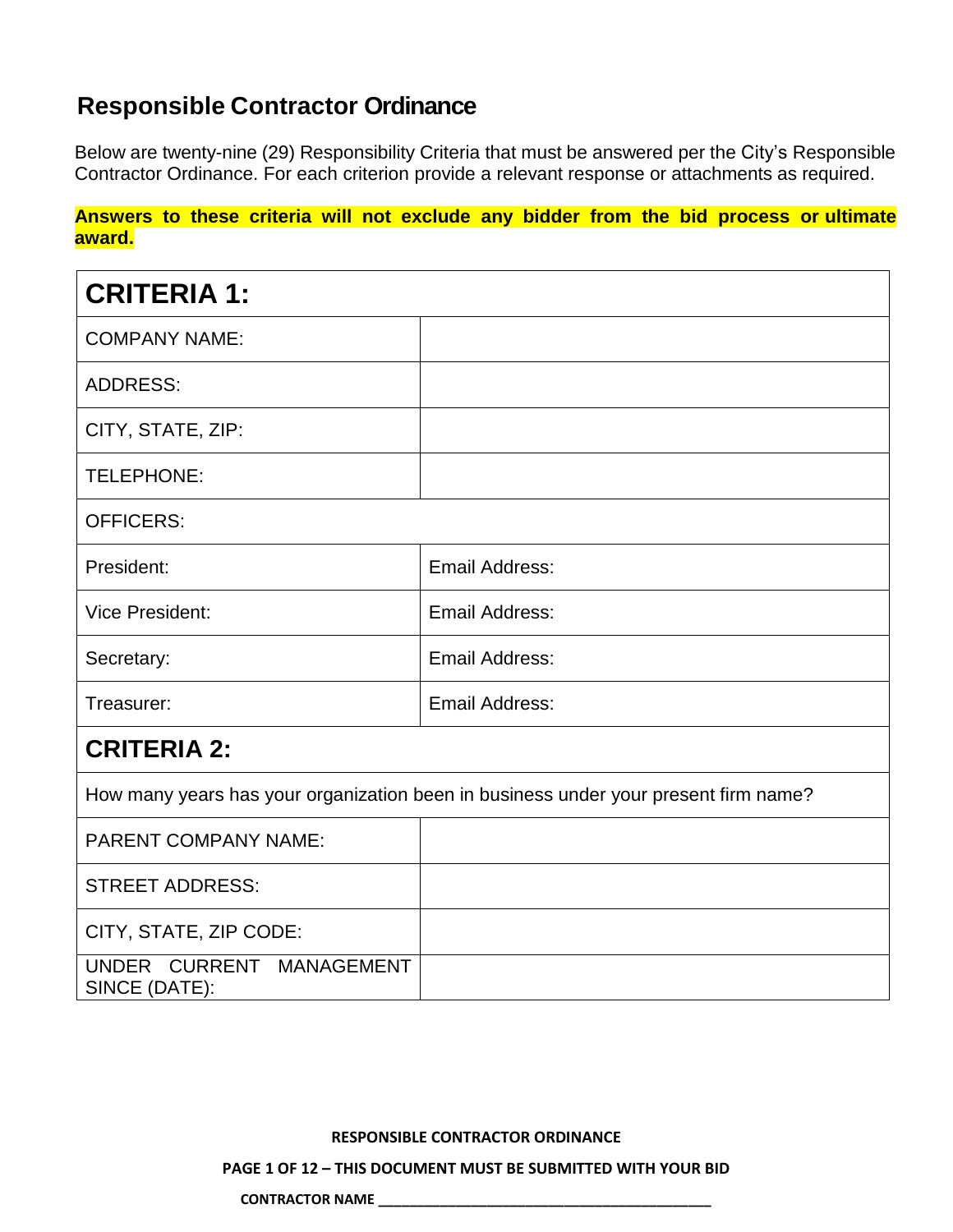# **CRITERIA 3:**

State and local licenses and license numbers held by your organization:

What are your formal training programs: a) apprentice/journeyman, b) other comparable formal training programs?

## **CRITERIA 4:**

Confirmation that all subcontractors, employees and other individuals working on the construction project will maintain current applicable licenses required by law for all licensed occupations and professions.

# **CRITERIA 5:**

Verification that the bidder is in compliance with all applicable state and federal laws and visa requirements regarding the hiring of non-US citizens, and disclosure of any work visas sought or obtained by the bidder, any of the bidder's subcontractors, or any of the bidder's employees or independent contractors, in order to perform any portion of the project.

### **RESPONSIBLE CONTRACTOR ORDINANCE**

**PAGE 2 OF 12 – THIS DOCUMENT MUST BE SUBMITTED WITH YOUR BID**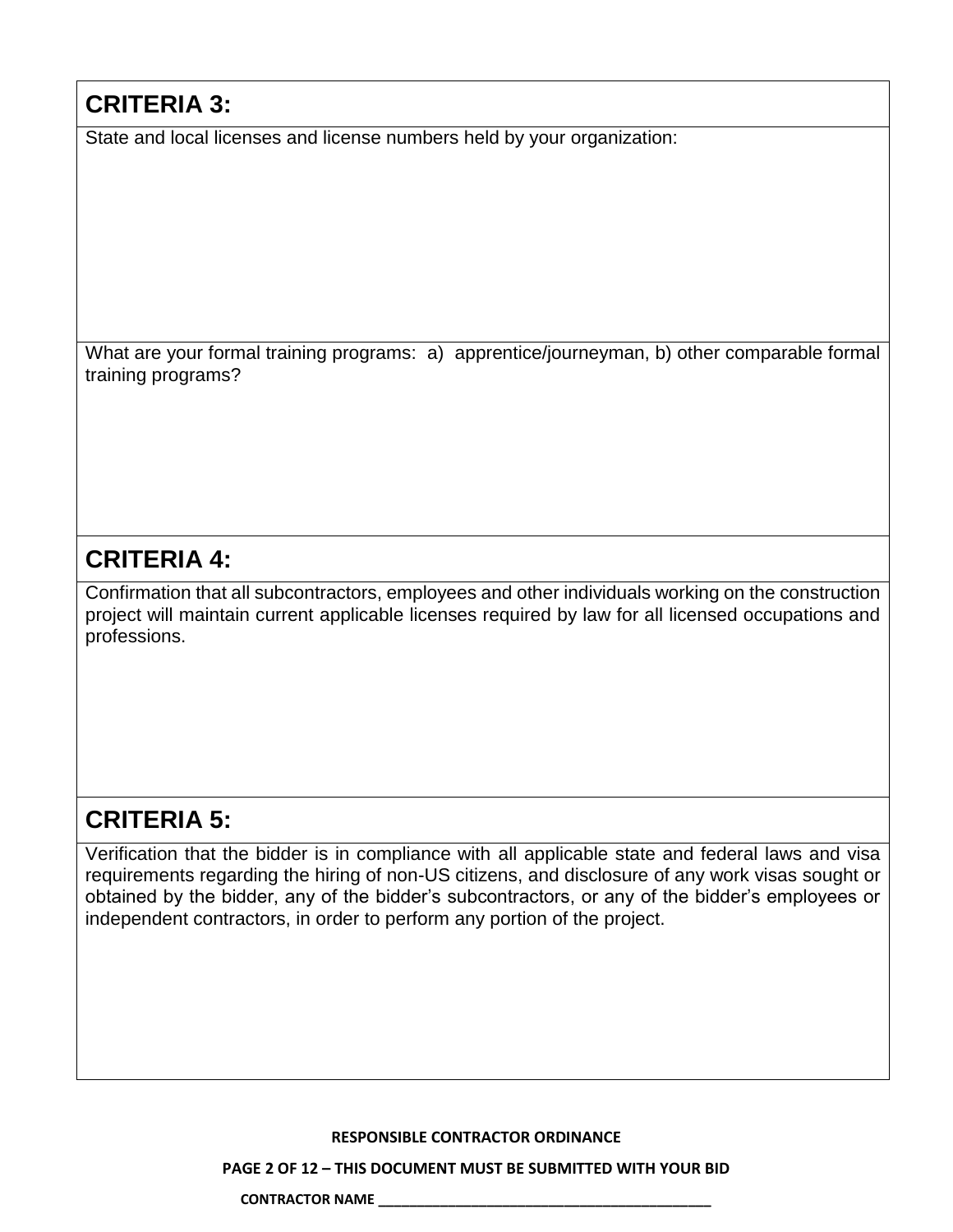# **CRITERIA 6 (ATTACHMENT REQUIRED)**

Attach evidence of experience with construction techniques, trade standards, quality workmanship, project scheduling, cost control, management of projects of comparable size/complexity, and building codes by documenting the bidder's ability and capacity to perform the project. The bidder must identify those portions of the project it reasonably believes will be subcontracted and the names of the subcontractors.

# **CRITERIA 7 (ATTACHMENT REQUIRED)**

Evidence of bonding capacity within the past twelve (12) months, that the applicant has financial resources to start up and follow through on the project(s) and to respond to damages in case of default as shown by written verification of bonding capacity equal to or exceeding the amount of the bidder's scope of work on the project. The written verification must be submitted by a licensed surety company rated "B+" (or better) in the current A.M. Best Guide and qualified to do business within the State of Michigan.

# **CRITERIA 8:**

A list of all litigation and arbitrations currently pending and within the past five (5) years, including an explanation of each (parties, court/forum, legal claims, damages sought, and resolution).

| NONF |
|------|
|------|

## **CRITERIA 9:**

Disclosure of any violations of state, federal or local laws or regulations, including OSHA or MIOSHA violations, state or federal prevailing wage laws, wage and hour laws, worker's compensation or unemployment compensation laws, rules or regulations, issued to or against the bidder within the past five years.

|  | NON |
|--|-----|
|--|-----|

**RESPONSIBLE CONTRACTOR ORDINANCE**

**PAGE 3 OF 12 – THIS DOCUMENT MUST BE SUBMITTED WITH YOUR BID**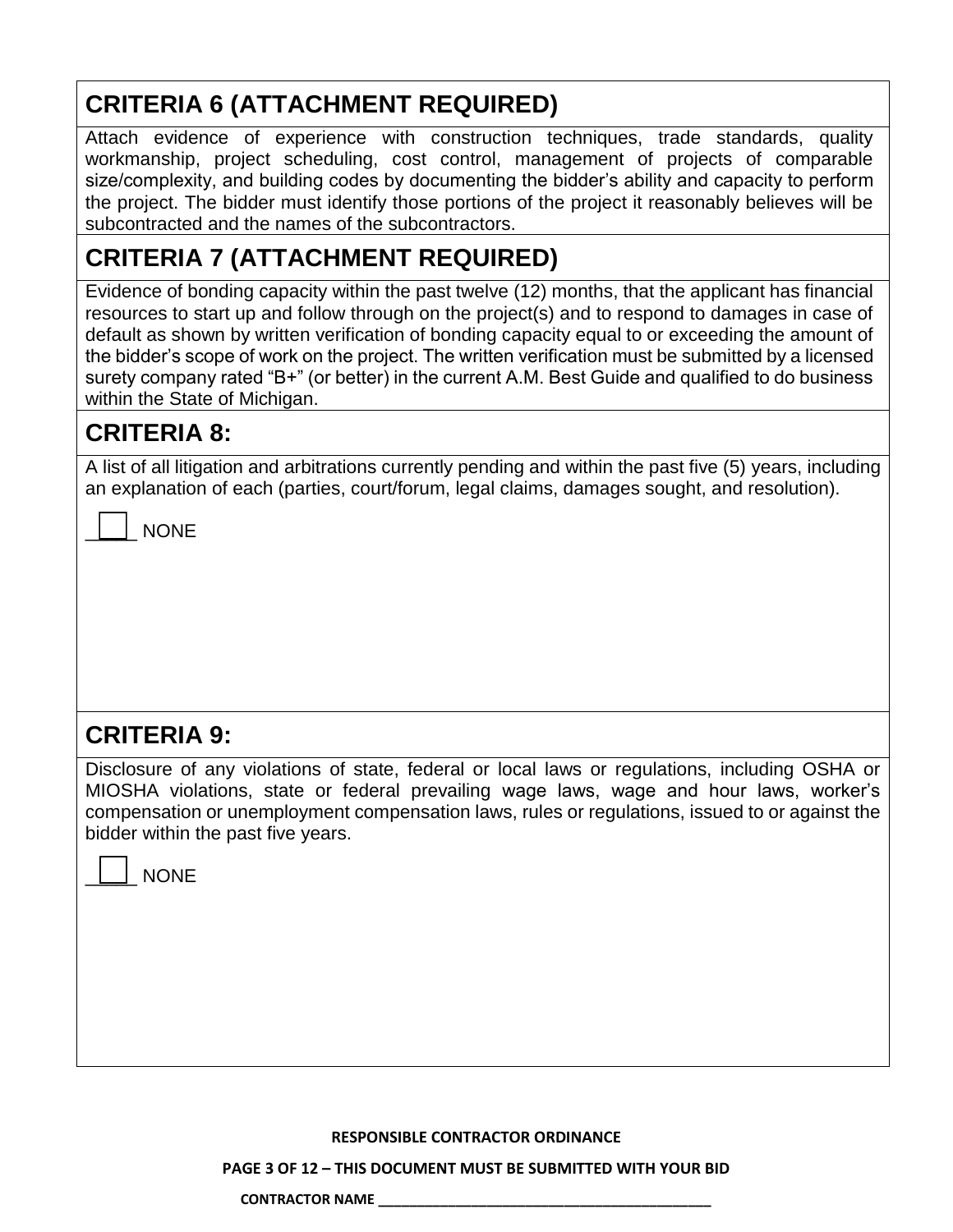| <b>CRITERIA 10:</b>                                                                                                                                                                                                                                               |  |  |
|-------------------------------------------------------------------------------------------------------------------------------------------------------------------------------------------------------------------------------------------------------------------|--|--|
| Disclosure of any debarment by any federal, state or local governmental unit and/or findings of non-<br>responsibility or non-compliance with respect to any public or private construction project performed<br>by the bidder.                                   |  |  |
| <b>NONE</b>                                                                                                                                                                                                                                                       |  |  |
|                                                                                                                                                                                                                                                                   |  |  |
|                                                                                                                                                                                                                                                                   |  |  |
|                                                                                                                                                                                                                                                                   |  |  |
| <b>CRITERIA 11:</b>                                                                                                                                                                                                                                               |  |  |
| Proof of insurance, including certificates of insurance, confirming existence and amount of coverage<br>for liability, property damage, workers compensation, and any other insurances required by the<br>proposed contract documents.                            |  |  |
| Name:                                                                                                                                                                                                                                                             |  |  |
| Type of Coverage:                                                                                                                                                                                                                                                 |  |  |
| Telephone:                                                                                                                                                                                                                                                        |  |  |
| Are you self-insured for Worker's Compensation Insurance? Yes<br><b>No</b>                                                                                                                                                                                        |  |  |
| <b>CRITERIA 12 (ATTACHMENT REQUIRED):</b>                                                                                                                                                                                                                         |  |  |
| A statement regarding the bidder's staffing capabilities and labor sources including subcontractors<br>and a verification from the bidder that construction workers will not be misclassified as independent<br>contractors in violation of state or federal law. |  |  |

**RESPONSIBLE CONTRACTOR ORDINANCE**

**PAGE 4 OF 12 – THIS DOCUMENT MUST BE SUBMITTED WITH YOUR BID**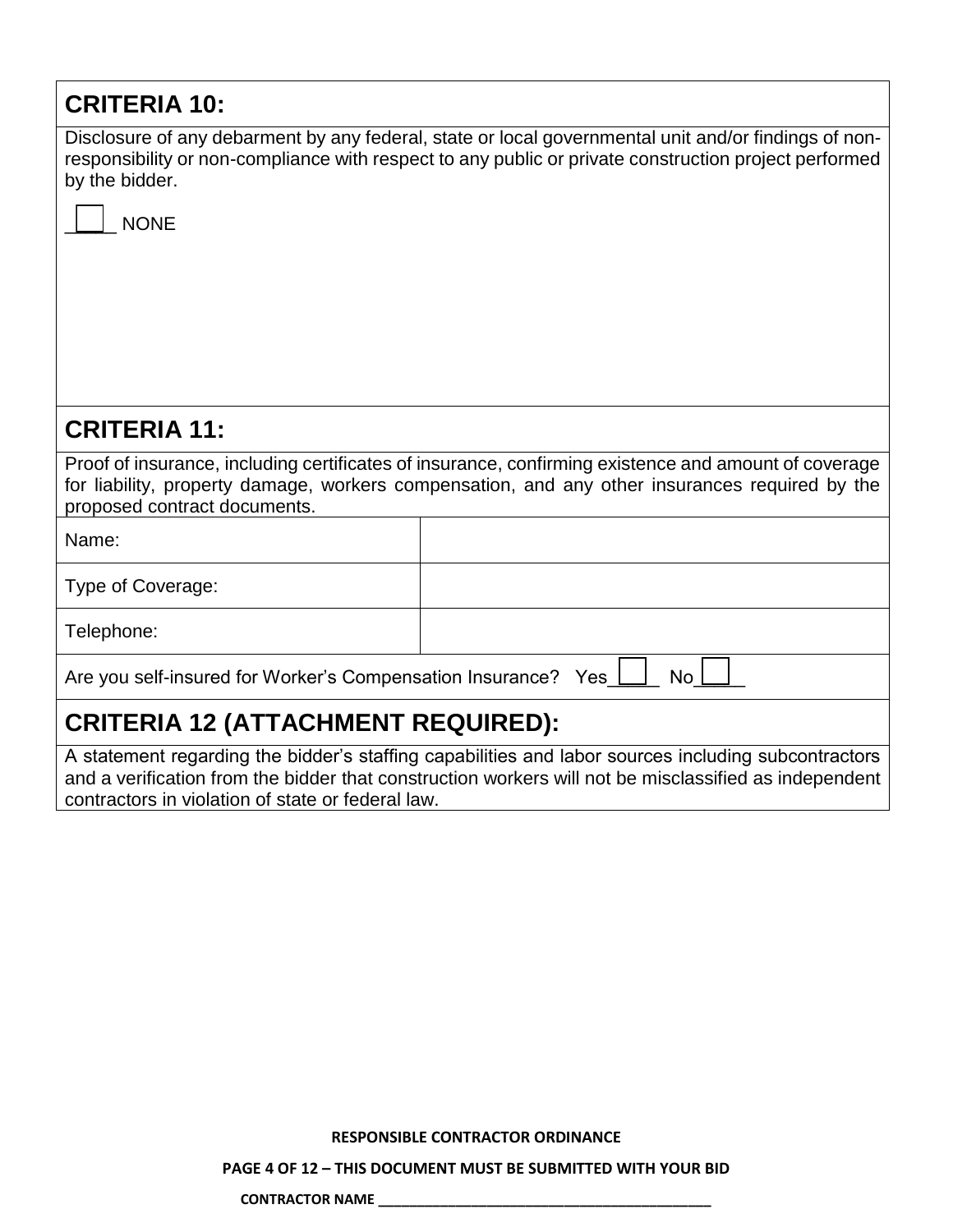## **CRITERIA 13:**

Verification of an existing Fitness for Duty Program (drugs and alcohol) of each employee working on the proposed jobsite.

\_\_\_\_\_ Yes, we have a Fitness for Duty Program

No, we do not have a Fitness for Duty Program

Additional Information:

## **CRITERIA 14:**

A warranty statement regarding labor, equipment and materials.

# **CRITERIA 15:**

A statement affirming that the firm will pay all craft employees that it employs on the project the current wage rates and fringe benefits as required under applicable federal, state, or local wage laws.

### **RESPONSIBLE CONTRACTOR ORDINANCE**

**PAGE 5 OF 12 – THIS DOCUMENT MUST BE SUBMITTED WITH YOUR BID**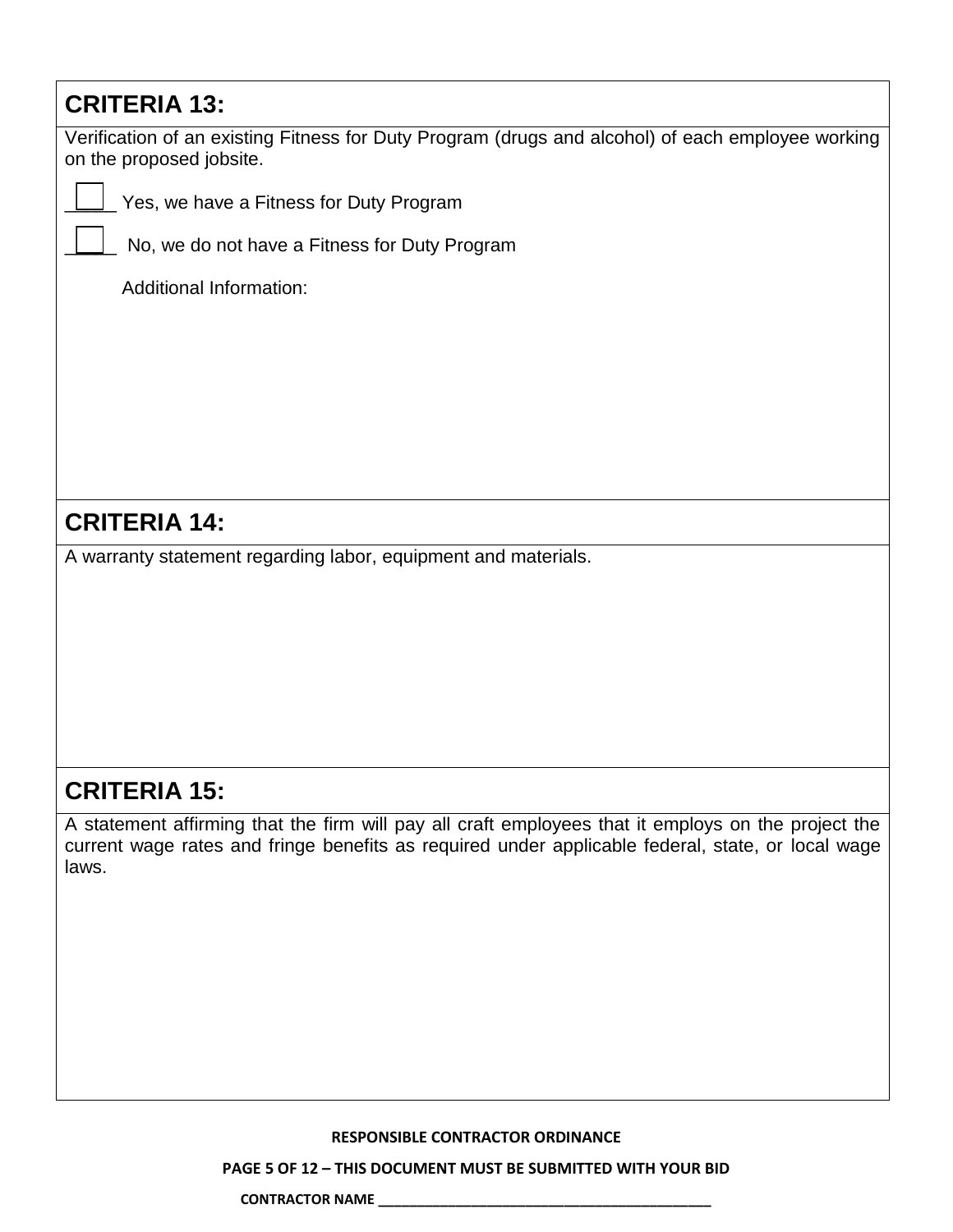## **CRITERIA 16:**

A statement from the contractor or subcontractor acknowledging their obligation to comply with this Ordinance in each contract and subcontract.

# **CRITERIA 17:**

A statement identifying what possible change orders could be necessary and what their approximate subsequent total costs would be.

## **CRITERIA 18:**

Qualifications of management and supervisory personnel to be assigned by the bidder.

**RESPONSIBLE CONTRACTOR ORDINANCE**

**PAGE 6 OF 12 – THIS DOCUMENT MUST BE SUBMITTED WITH YOUR BID**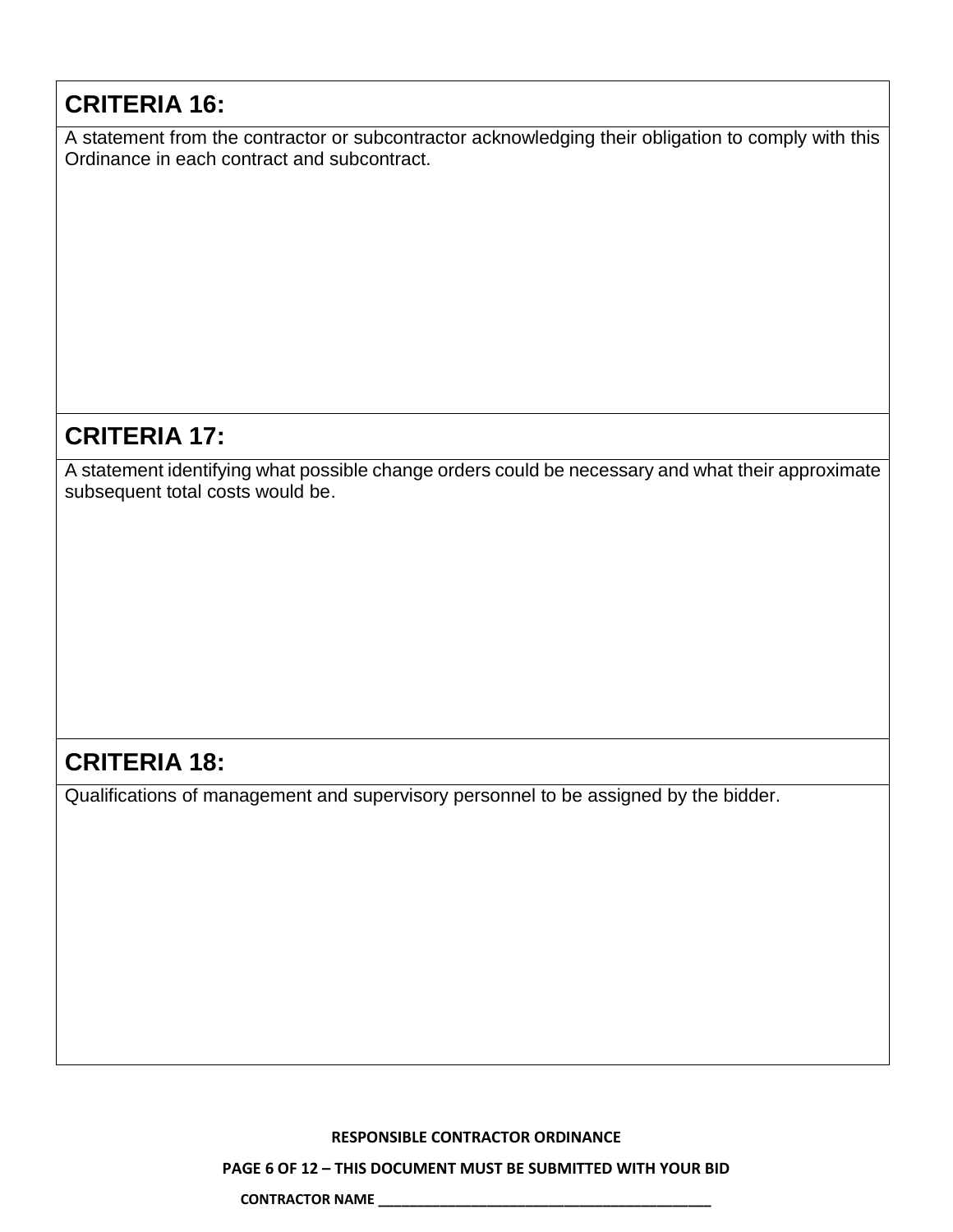# **CRITERIA 19 (ATTACHMENT REQUIRED):**

References from individuals or entities the bidder has worked for within the last five (5) years including information regarding records of performance and job site cooperation.

# **CRITERIA 20:**

Evidence of any quality assurance program used by the bidder and the results of any such program on the bidder's previous projects.

### **CRITERIA 21:**

Assurance that all construction work for this project must proceed economically, efficiently, continuously and without interruption.

# **CRITERIA 22 (ATTACHMENT REQUIRED):**

A list of projects completed within the past five (5) years of comparable size/complexity, including dates, clients, approximately dollar value, and size. Documentation from these previous projects including but not limited to all extra costs relating to the bidder's timeliness, performance, quality of work, extension requests, contractual fines and penalties imposed, liens filed, history of claims for extra work and any contract defaults with an explanation of the reason for the default and how the default was resolved.

**RESPONSIBLE CONTRACTOR ORDINANCE**

**PAGE 7 OF 12 – THIS DOCUMENT MUST BE SUBMITTED WITH YOUR BID**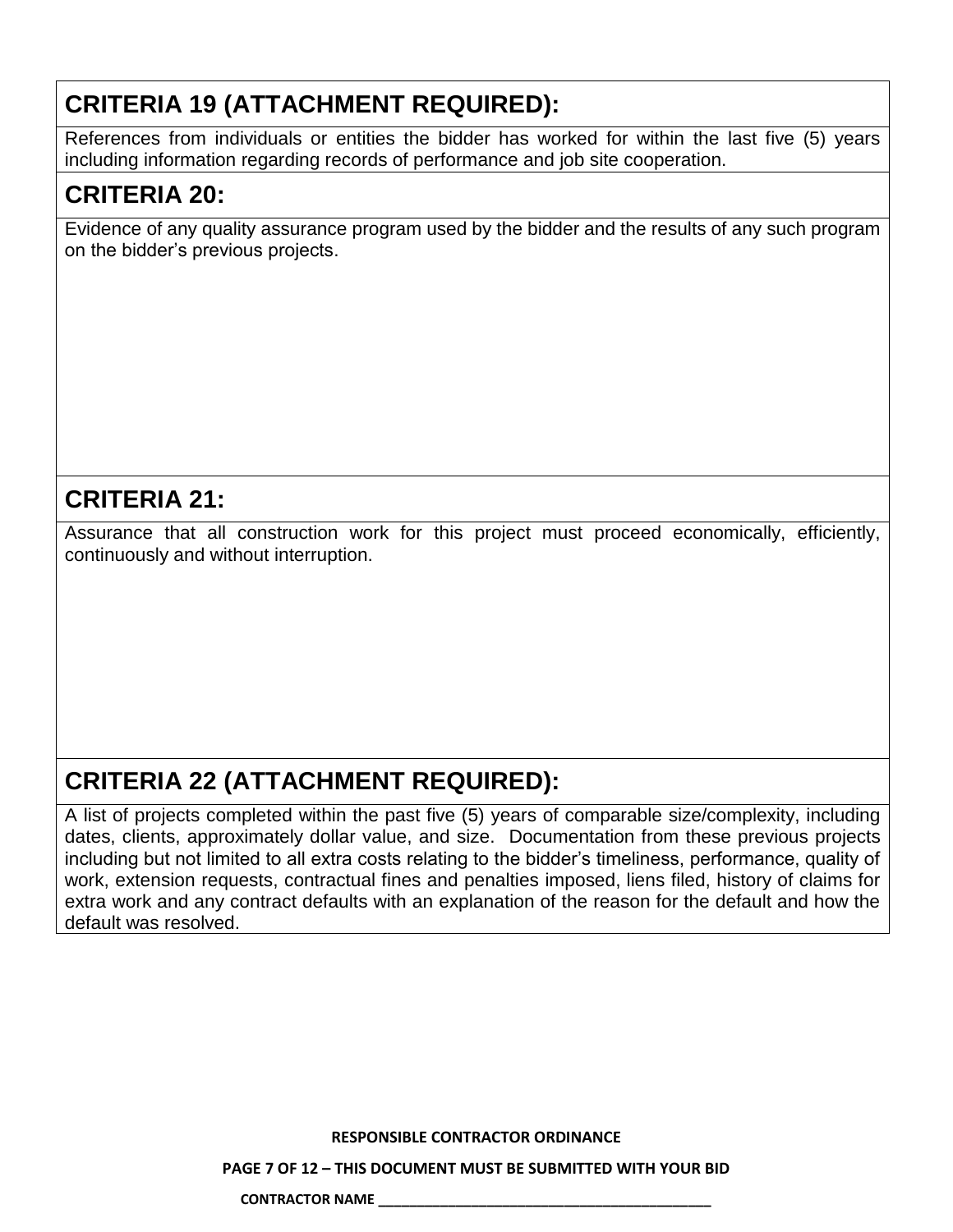| <b>CRITERIA 23:</b>                                                                                                                                                                                                                                  |  |  |
|------------------------------------------------------------------------------------------------------------------------------------------------------------------------------------------------------------------------------------------------------|--|--|
| The ratio of masters or journeypersons to apprentices proposed to be used on the construction<br>project job site, if apprentices are to be used on the project.                                                                                     |  |  |
| Do you participate in the Registered Apprenticeship Programs that are registered with the United<br>States Department of Labor Office of Apprenticeship or by a State Apprenticeship Agency<br>recognized by the Office of Apprenticeship?           |  |  |
| Yes                                                                                                                                                                                                                                                  |  |  |
| <b>No</b>                                                                                                                                                                                                                                            |  |  |
| <b>Additional Information:</b>                                                                                                                                                                                                                       |  |  |
|                                                                                                                                                                                                                                                      |  |  |
|                                                                                                                                                                                                                                                      |  |  |
|                                                                                                                                                                                                                                                      |  |  |
|                                                                                                                                                                                                                                                      |  |  |
| (ATTACHMENT REQUIRED) Documentation of how the bidder assesses the skills and<br>qualifications of any employees who do not have master or journeyperson certification or status, or<br>are not participants in a Registered Apprenticeship Program. |  |  |
| <b>CRITERIA 24 (ATTACHMENT REQUIRED)</b>                                                                                                                                                                                                             |  |  |
| Evidence of the bidder's worker's compensation Experience Modification Rating ("EMR").<br>Preference will be given to contractors and subcontractors who exhibit an EMR of 1.0 or less based<br>on a three-year average.                             |  |  |
| <b>CRITERIA 25:</b>                                                                                                                                                                                                                                  |  |  |
| All craft labor that will be employed by the firm for the project has completed at least the OSHA 10<br>hour training course of safety established by the U.S. Department of Labor, Occupational Safety &<br>Health Administration.                  |  |  |
| Yes<br><b>No</b>                                                                                                                                                                                                                                     |  |  |

**RESPONSIBLE CONTRACTOR ORDINANCE**

**PAGE 8 OF 12 – THIS DOCUMENT MUST BE SUBMITTED WITH YOUR BID**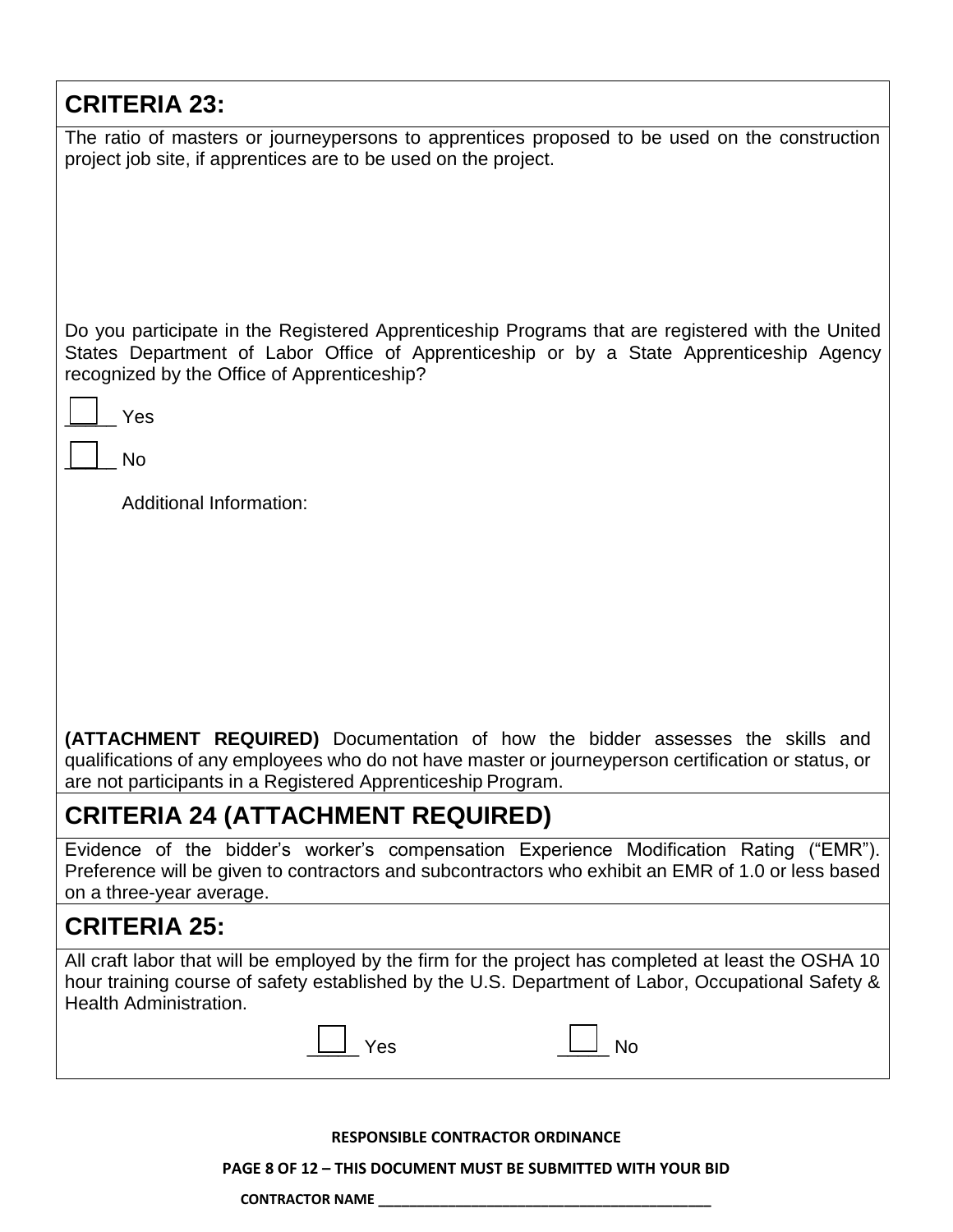# **CRITERIA 26 (ATTACHMENT REQUIRED):**

Documentation of master or journeyperson certification or status for masters and journeypersons to be used on the project, and the source of such certification or status

# **CRITERIA 27:**

A statement from the bidder as to what percentage of its workforce can be drawn significantly from area residents because a goal of the City is to utilize, it is construction activities, local residents as much as is economically feasible while retaining the high quality of construction required for its construction activities, consistent with applicable law. The City will consider in evaluating which bids best serve its interests, the extent to which responsible and qualified bidders are able to achieve this goal.

# **CRITERIA 28 (ATTACHMENT REQUIRED):**

Evidence of Equal Employment Opportunity Programs for minorities, women, veterans, returning citizens, and small businesses.

# **CRITERIA 29:**

Assurance that the bidder is an equal opportunity employer and does not discriminate on the basis of race, sex, pregnancy, age, religion, national origin, marital status, sexual orientation, gender identity of expression, height, weight, or disability. **COMPANIES EQUAL EMPLOYMENT OPPORTUNITY STATEMENT:**

### Print Firm Name/Principal

### Signature/Principal

Date

**RESPONSIBLE CONTRACTOR ORDINANCE**

**PAGE 9 OF 12 – THIS DOCUMENT MUST BE SUBMITTED WITH YOUR BID**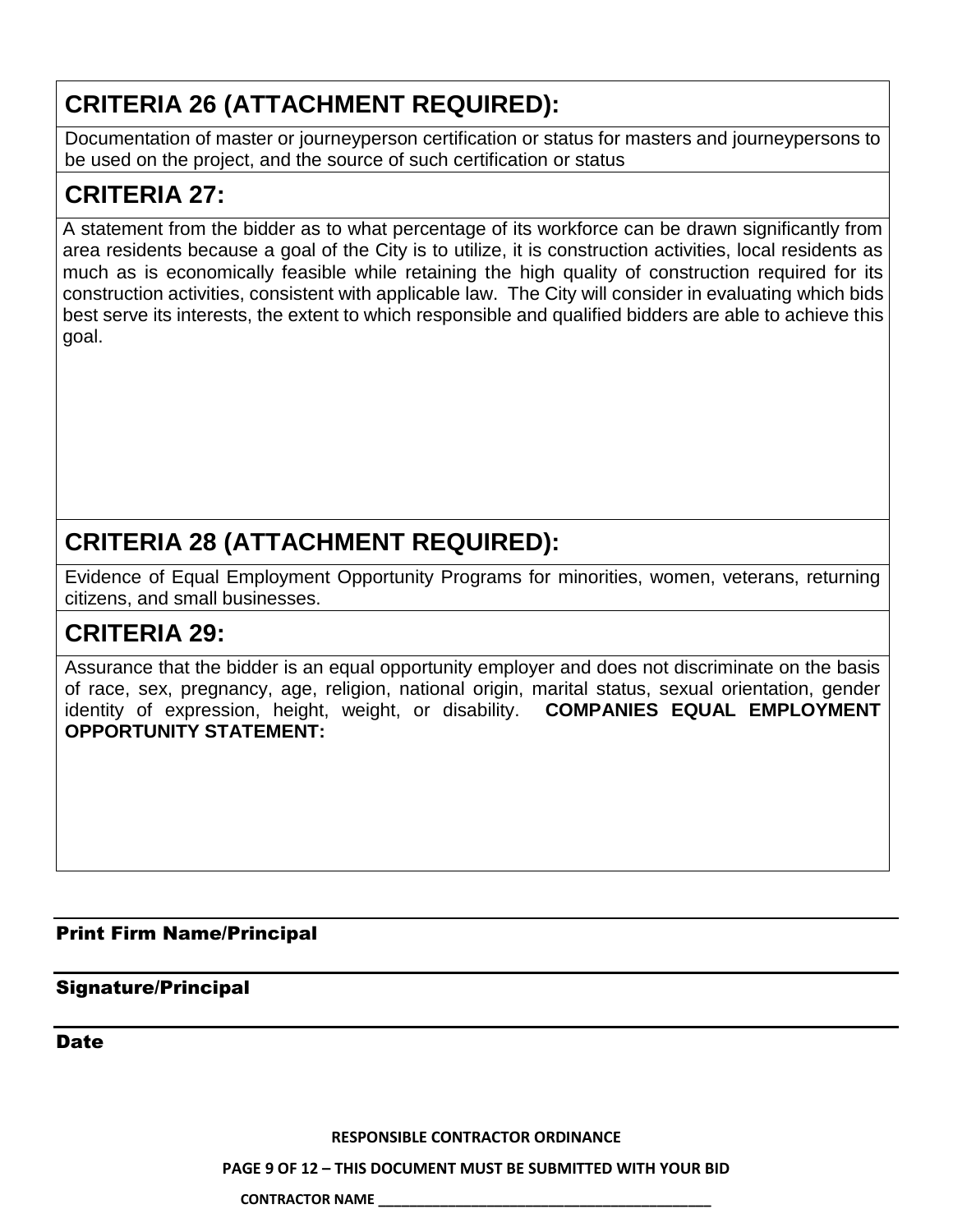### **Bid Evaluation Criteria.**

Once the City deems a contractor a responsible bidder, having used the process identified above, the City must consider the contractor's bid. The City must consider, at minimum, each of the evaluation criteria listed in this Section in determining the best bid. The City may require contractors or subcontractors to provide additional information by inclusion in bid documents. Additionally, the list set forth below in no way limits any additional criteria that the City may deem relevant for purposes of making a determination of the best bid.

Bid documents must require any contractor or subcontractor bidding on the project to submit written responses and other information and documentation regarding the listed criteria and any other criteria specified by the City through the bid documents. The City may request additional information or explanation from any contractor or subcontractor regarding any particular criteria. The bid documents must provide that the City retains the right in its discretion to reject any and all bids. All required contractor financial and privileged information must be kept from public disclosure unless otherwise required by law.

Submitted bids must break out labor costs from material and equipment costs.

For each separate bid package, the City in its discretion will weigh the information provided by the contractor or subcontractor regarding the evaluating criteria, as a whole, to determine the best bid. Except as otherwise required by law, no single criterion will necessarily be determinative in assessing which bid is the best bid. The Purchasing Department must weigh each of the criteria based on a distribution of percentage points on a 100-point scale. Additionally, The Purchasing Department shall provide space on the bid evaluation form for the prospective bidder to include additional information about themselves and/or their bid – this section would be optional for the prospective bidder to fill out. The criteria to be considered in bid evaluation on construction projects by the City shall be weighed categorically as follows, and shall include:

#### **RESPONSIBLE CONTRACTOR ORDINANCE**

**PAGE 10 OF 12 – THIS DOCUMENT MUST BE SUBMITTED WITH YOUR BID**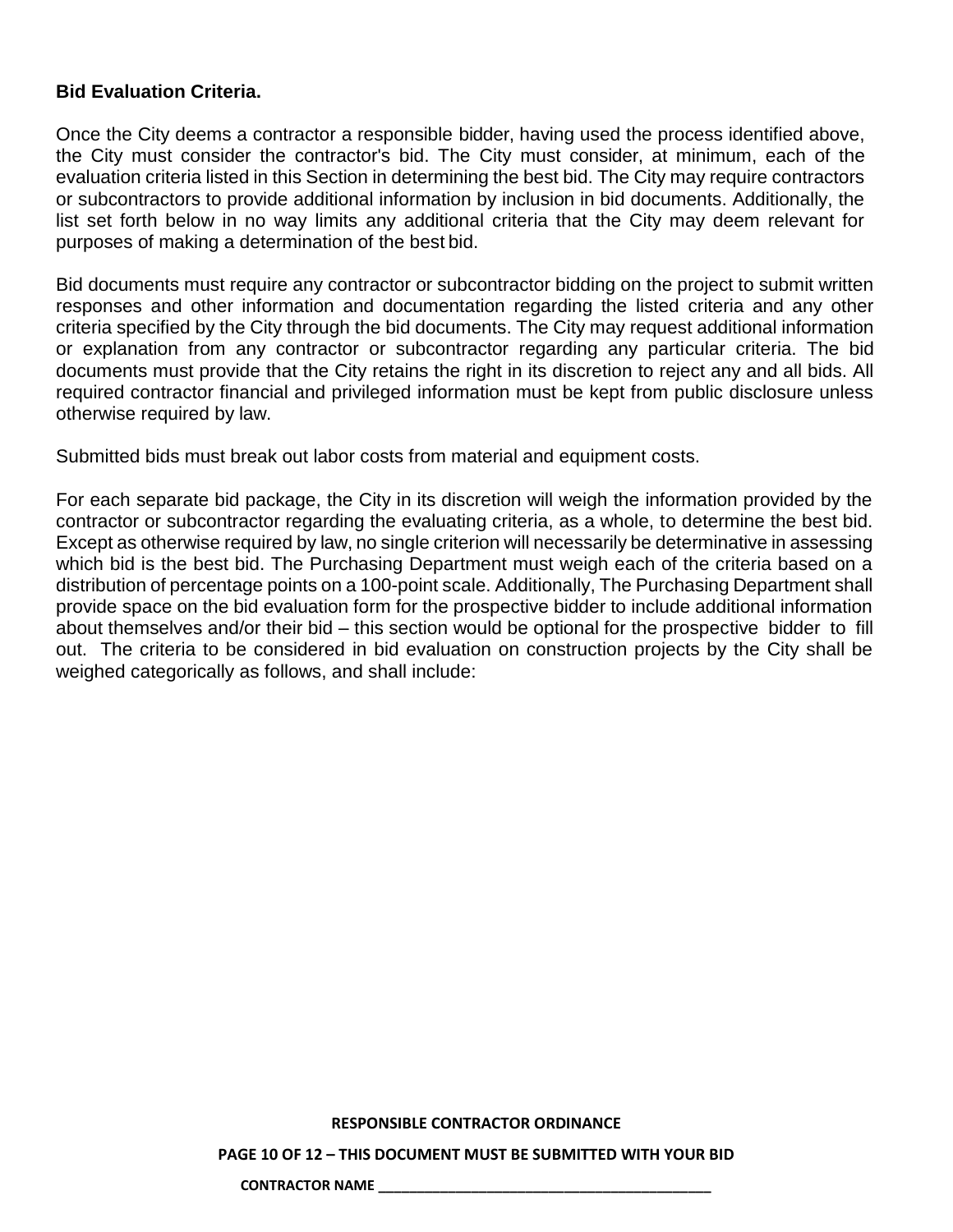### **Price (25%)**

1. A statement identifying what possible change orders could be necessary and what their approximate subsequent total costs would be.

| <b>Submitted Bid:</b>   |  |
|-------------------------|--|
| <b>Labor Costs:</b>     |  |
| <b>Materials Costs:</b> |  |
| <b>Equipment Costs:</b> |  |
| <b>Possible Change</b>  |  |
| Orders:                 |  |
|                         |  |
|                         |  |
|                         |  |
|                         |  |
|                         |  |
|                         |  |
|                         |  |
|                         |  |
|                         |  |
|                         |  |
|                         |  |
|                         |  |

### **Corporate Accountability (25%)**

- 1. Qualifications of management and supervisory personnel to be assigned by the bidder.
- 2. References from individuals or entities the bidder has worked for within the last five (5) years including information regarding records of performance and job site cooperation.
- 3. Evidence of any quality assurance program used by the bidder and the results of any such program on the bidder's previous projects.
- 4. Assurance that all construction work for this project must proceed economically, efficiently, continuously and without interruption.
- 5. A list of projects completed within the past five (5) years of comparable size/complexity, including dates, clients, approximate dollar value, and size. Documentation from these previous projects including but not limited to all extra costs relating to the bidder's timeliness, performance, quality of work, extension requests, contractual fines and penalties imposed, liens filed, history of claims for extra work and any contract defaults with an explanation of the reason for the default and how the default was resolved.

### **RESPONSIBLE CONTRACTOR ORDINANCE**

**PAGE 11 OF 12 – THIS DOCUMENT MUST BE SUBMITTED WITH YOUR BID**